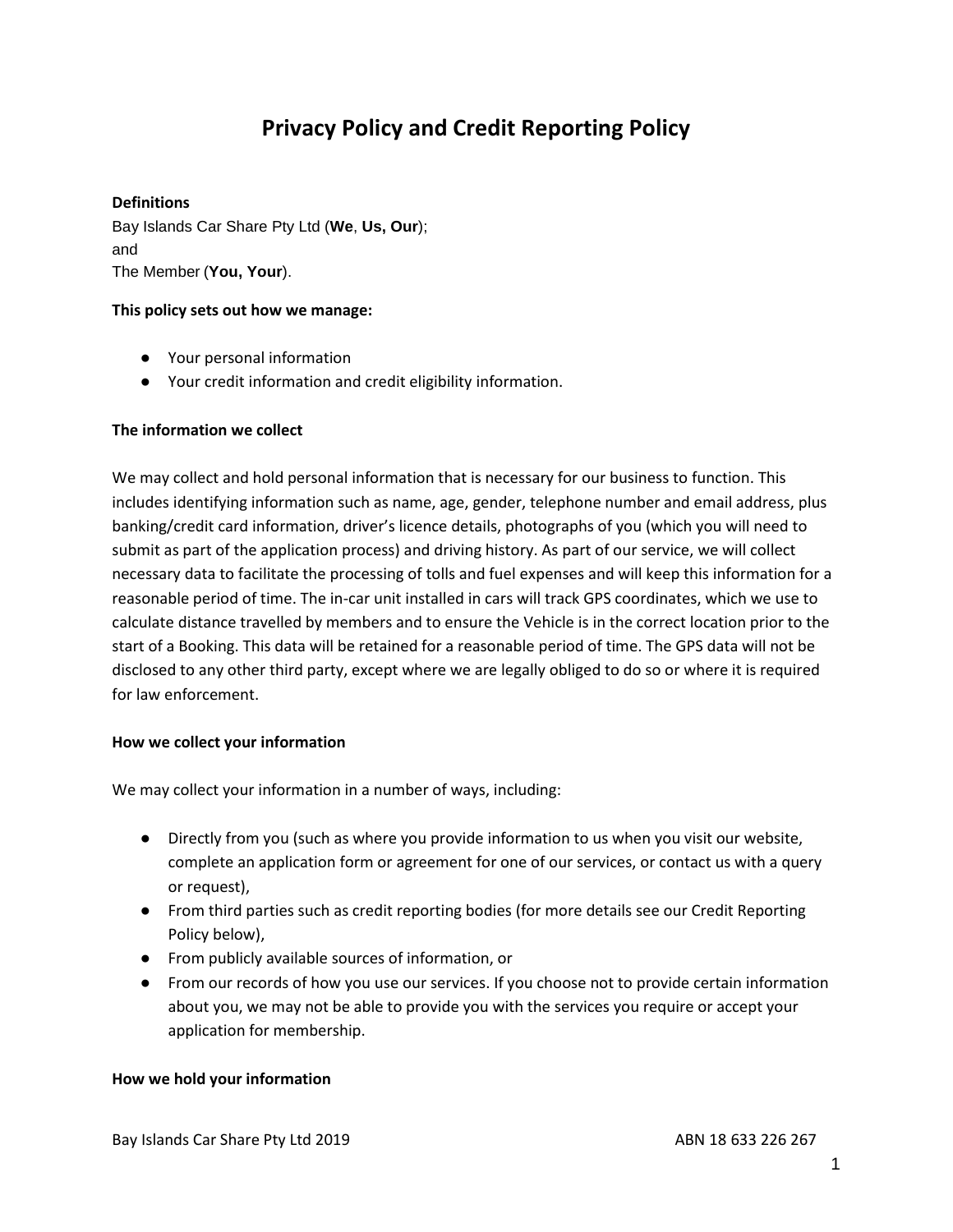We may store your information in hard copy or electronic format, in storage facilities that we own and operate ourselves, or that are owned and operated by our service providers. We take reasonable steps to maintain the security of your information and to protect it from unauthorised disclosures.

#### **Use of Information and Information Verification**

Bay Islands Car Share will use your Personal Information solely for its internal business purposes in connection with the provision of the Our services. That includes use of your information:

- To facilitate our administration and operation of the service;
- To understand better how our users engage with the service;
- To verify your identity and account information, or to conduct appropriate checks for creditworthiness and for fraud checking;
- To process your requests and transactions, to charge and bill you for your use of our service, and to collect any amounts you may owe us;
- To provide you with information or services you request; and
- To inform you about other promotions or products or services we think will be of interest to you.

Bay Islands Car Share will use third party services to verify the Personal Information you provide to us and to obtain additional related information and corrections where applicable.

#### **Log Files**

Like many other sites, www.bayislandscarshare.com.au makes use of log files. The information inside the log files includes internet protocol ( IP ) addresses, type of browser, Internet Service Provider ( ISP ), date/time stamp, referring/exit pages, and number of clicks to analyze trends, administer the site, track user's movement around the site, and gather demographic information. We combine the anonymous information collected through third-party services with personally identifiable information, but only if you provide us with your email address, and only for the purposes of linking your user or member profile to the sites, web pages or advertisements that contributed to your using our website. We use this information to improve our product, advertising and marketing.

#### **Maintaining the Quality of your Personal Information**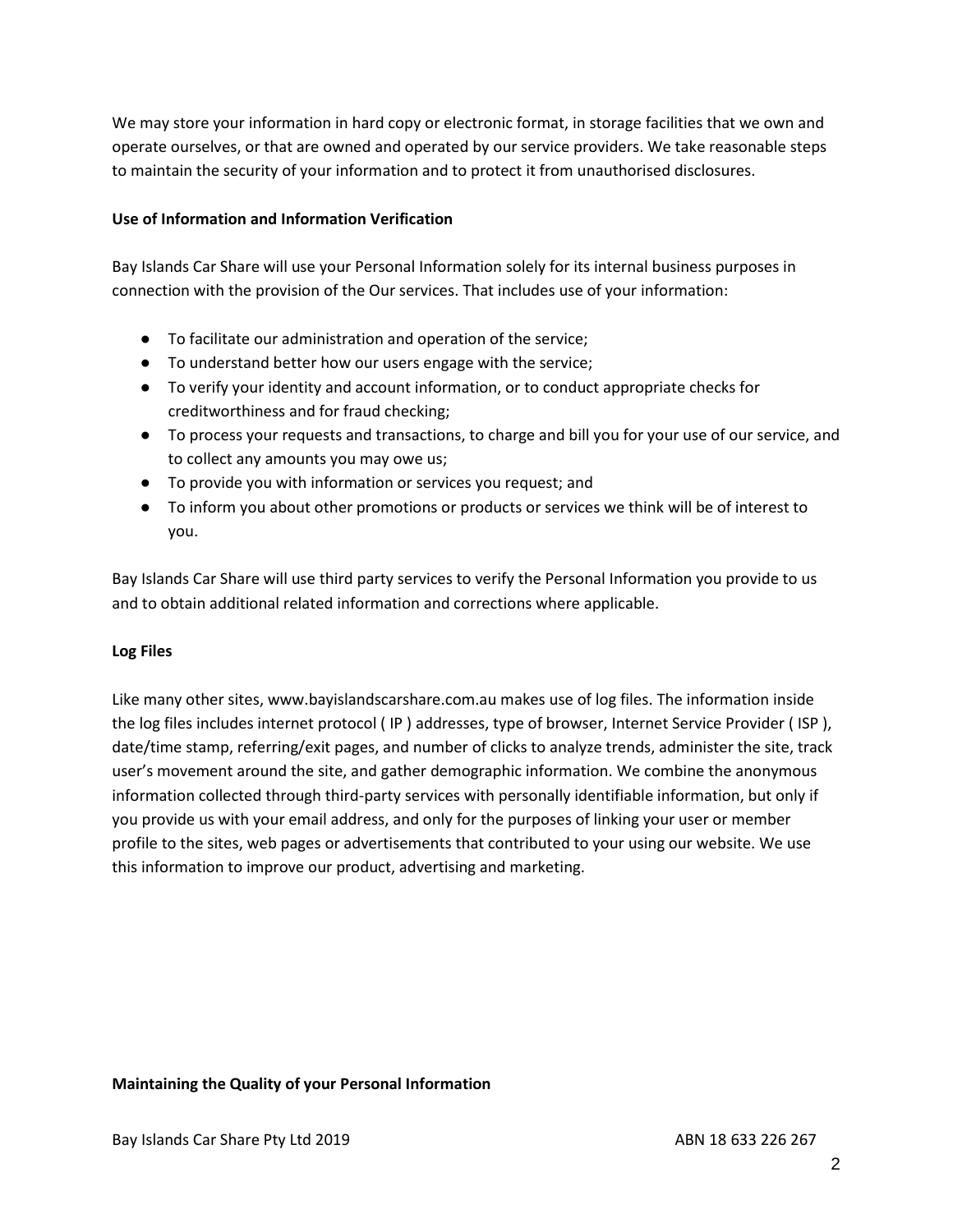It is an important part of providing our services to you that your Personal Information is up to date. It is important that you advise us at the earliest opportunity of any changes to your Personal Information so that our records can be updated.

#### **Security of Personal Information**

Your Personal Information is stored in a manner that reasonably protects it from misuse and loss and from unauthorized access, modification or disclosure. When your Personal Information is no longer needed for the purpose for which it was obtained, we will take reasonable steps to destroy or permanently de-identify your Personal Information

#### **Access to your Personal Information**

You may request access to Personal Information about you that we hold and you may ask us to correct your Personal Information if you find that it is not accurate, up-to-date or complete. You may also make a complaint about our handling of your Personal Information. These services are free of charge. To protect your privacy and the privacy of others, we will need evidence of your identity before we can grant you access to information about you or change it. You can contact us by email at info@bayislandscarshare.com.au or by phone on 0403 378 917.

#### **Disclosing Your Information**

We may disclose your Personal Information to third parties:

- Where we sell any or all of our business and/or our assets to a third party;
- Where we are legally required to disclose your information;
- With your consent, when we conduct marketing activities with third parties; or
- To assist fraud protection and minimise credit risk.

#### **Changes to This Privacy Policy**

We may change this privacy policy from time to time. When we do, we will post the change(s) on our website. We suggest that you visit our website regularly to keep up to date with any changes.

#### **Credit Reporting Policy**